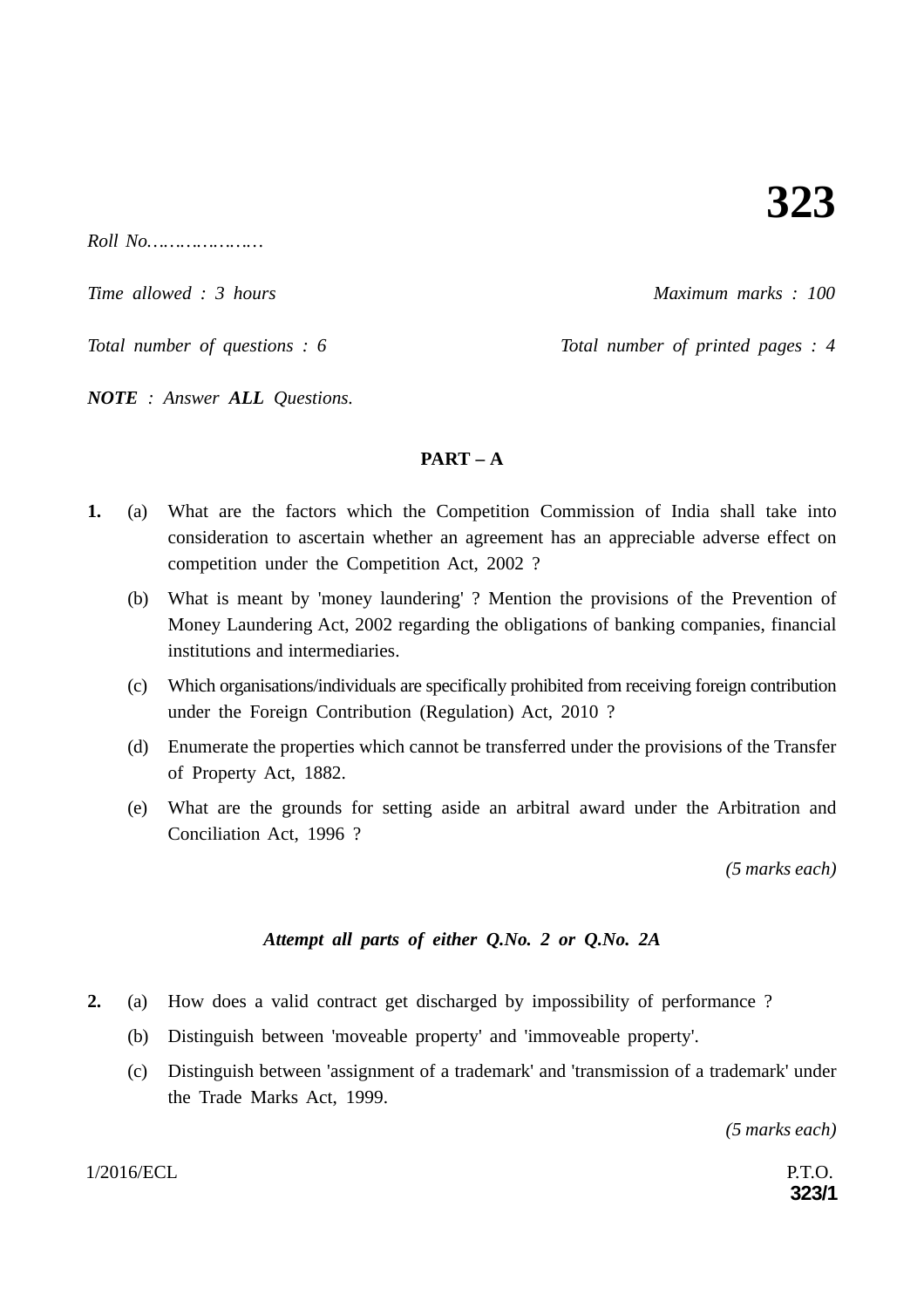#### : 2 :

## *OR (Alternate question to Q.No. 2)*

**2A.** (i) What do you understand by 'crystallisation of floating charge' under the Transfer of Property Act, 1882 ?

*(5 marks)*

(ii) What is meant by 'bid rigging' ? What are the most commonly used ways in which bid rigging may occur ?

*(5 marks)*

(iii) "Every agreement in which anyone is restrained from exercising a lawful profession, trade or business of any kind is, to that extent, *void*." Discuss.

*(5 marks)*

**3.** (a) "If once the 'instrument' has been admitted in evidence, it shall not be questioned later on in the same suit on the ground that it does not bear the adequate stamp duty or no stamp." Discuss briefly with reference to case law.

*(5 marks)*

(b) "Every transfer of immoveable property made with intent to defeat or delay the creditors of the transferor shall be voidable at the option of any creditor so defeated or delayed, for which he may move to the court." Comment.

*(5 marks)*

(c) What is meant by alternative dispute resolution (ADR) ? Which are the areas in which ADR works ?

*(5 marks)*

**4.** (a) Explain the meaning of the term 'consumer' as defined in the Consumer Protection Act, 1986.

*(3 marks)*

#### $1/2016/ECL$  Contd ........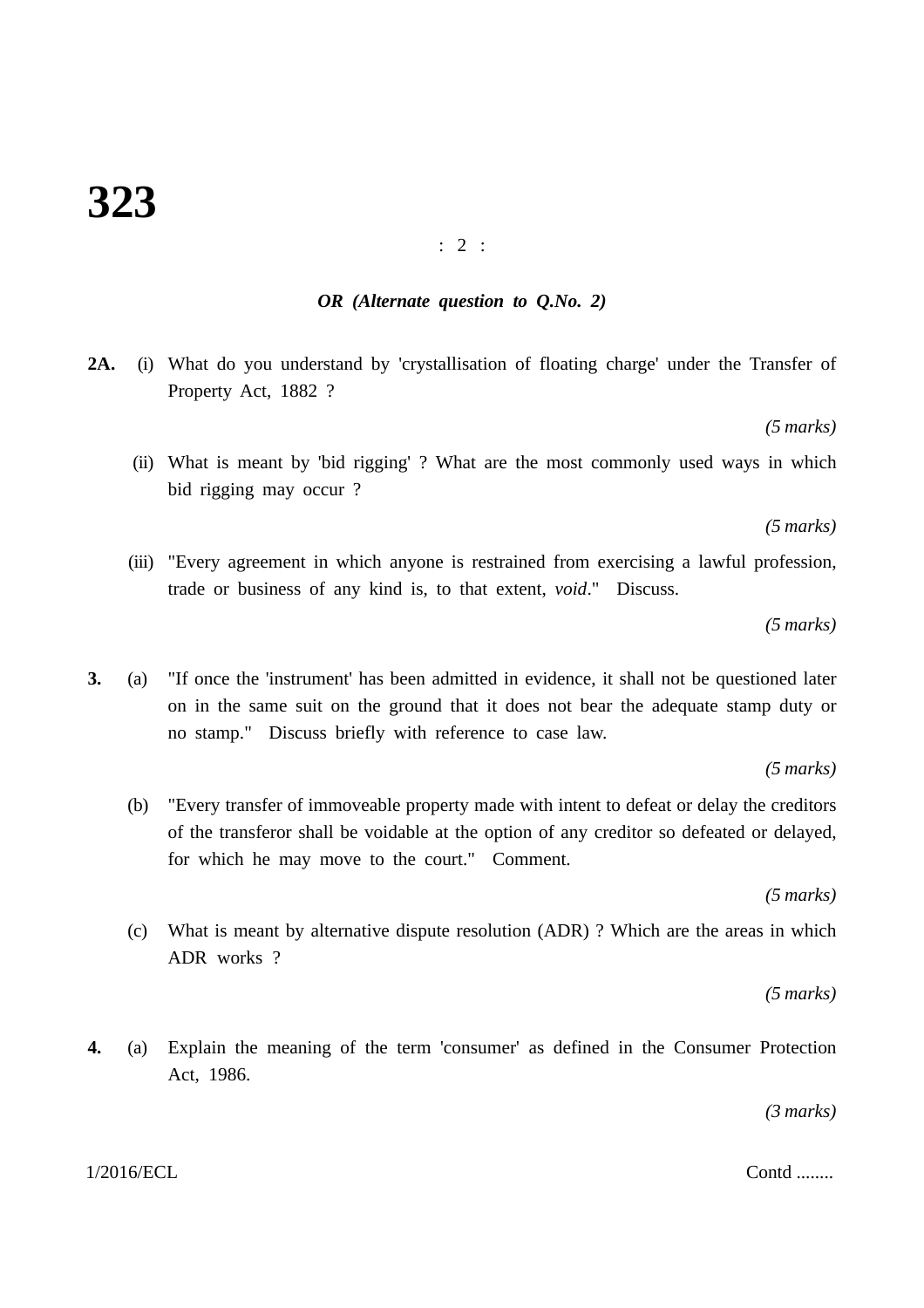#### : 3 :

(b) Ramesh purchased a tractor from Mahi Ltd. for tilling the land but he used it in idle time for transportation of agricultural produce on hire. Some defects were developed in the engine of the tractor. He complained to Mahi Ltd., but all in vain. Then he filed a suit in Consumer Disputes Redressal Forum for damages caused by the defects. Mahi Ltd. pleaded that Ramesh is not a 'consumer' within the definition of section 2(1)(d) of the Consumer Protection Act, 1986, as he is using the tractor for commercial purposes.

Whether Ramesh will succeed in his case ? Refer to relevant provisions of law in support of your answer with reference to case law, if any.

*(5 marks)*

(c) What is meant by 'onerous gift' ?

*(4 marks)*

(d) If the gift of an immoveable property is accepted but not registered, does it amount to a valid gift ? Give reasons.

*(3 marks)*

## **PART – B**

**5.** (a) Gyan, a trustee, improperly leaves trust property outstanding. If such trust property is subsequently lost, is Gyan liable to make good the property lost ? Explain.

*(5 marks)*

(b) An enterprise which is engaged in hazardous or inherently dangerous activity and an industry which poses a potential threat to the health and safety of the persons and of those residing in the surrounding areas owes an absolute and non-delegatable duty to the community. Discuss.

*(5 marks)*

(c) Distinguish between 'seizure' and 'confiscation' of an essential commodity under the Essential Commodities Act, 1955.

*(5 marks)*

**323/2**

 $1/2016/ECL$  P.T.O.